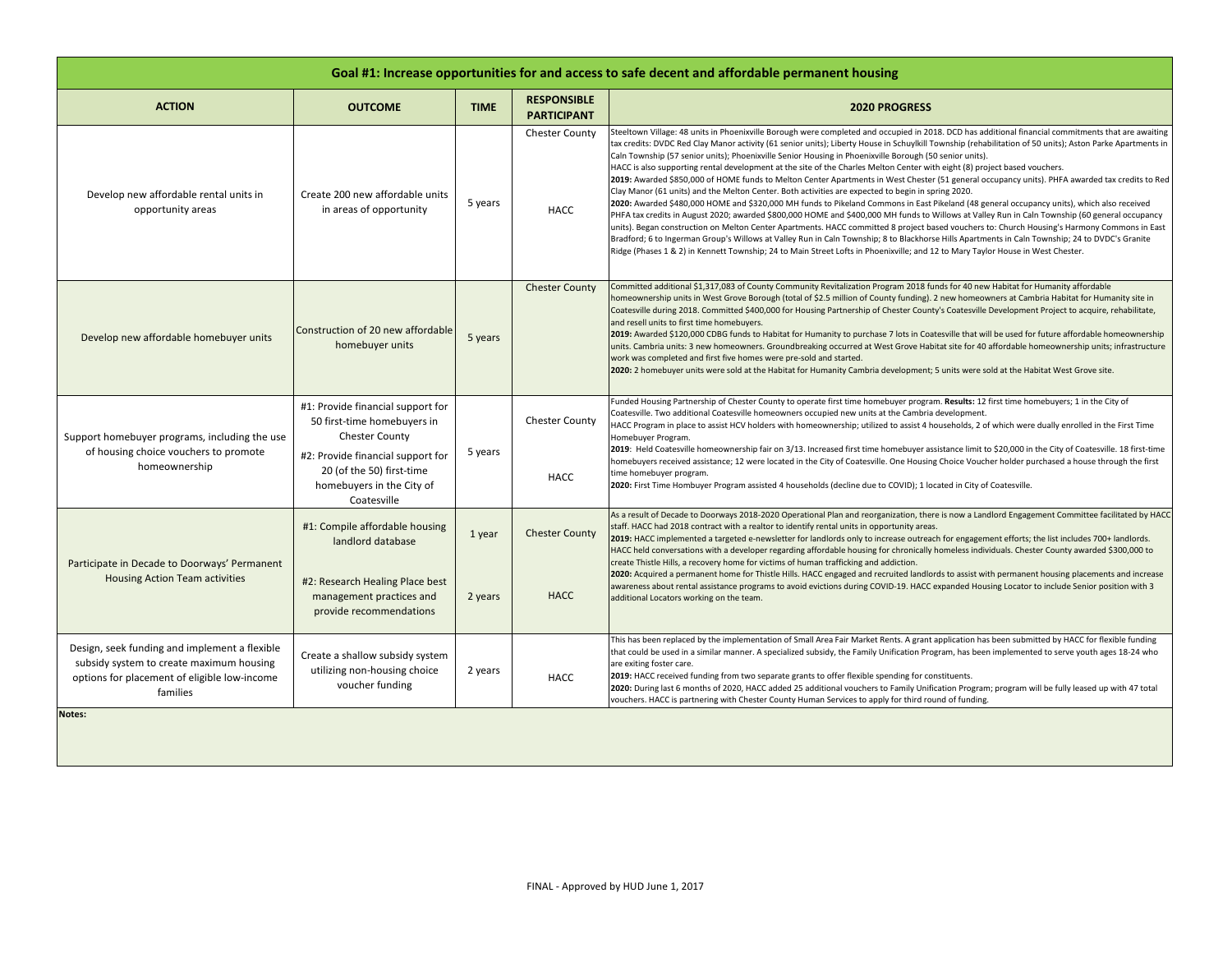| Goal #2: Work in coordination with providers and consumers from the disabled, special needs and homeless community to remove physical and institutional barriers to obtain and<br>maintain housing                                                                                                                                                                                             |                                                                                                                                                                                                |                                 |                                          |                                                                                                                                                                                                                                                                                                                                                                                                                                                                                                                                                                                                                                                                                                                                                                                                                                         |  |  |  |
|------------------------------------------------------------------------------------------------------------------------------------------------------------------------------------------------------------------------------------------------------------------------------------------------------------------------------------------------------------------------------------------------|------------------------------------------------------------------------------------------------------------------------------------------------------------------------------------------------|---------------------------------|------------------------------------------|-----------------------------------------------------------------------------------------------------------------------------------------------------------------------------------------------------------------------------------------------------------------------------------------------------------------------------------------------------------------------------------------------------------------------------------------------------------------------------------------------------------------------------------------------------------------------------------------------------------------------------------------------------------------------------------------------------------------------------------------------------------------------------------------------------------------------------------------|--|--|--|
| <b>ACTION</b>                                                                                                                                                                                                                                                                                                                                                                                  | <b>OUTCOME</b>                                                                                                                                                                                 | <b>TIME</b>                     | <b>RESPONSIBLE</b><br><b>PARTICIPANT</b> | <b>2020 PROGRESS</b>                                                                                                                                                                                                                                                                                                                                                                                                                                                                                                                                                                                                                                                                                                                                                                                                                    |  |  |  |
| Provide funding to make housing units accessible   modifications for 50 special needs<br>for persons with disabilities                                                                                                                                                                                                                                                                         | Provide funding to make<br>and disabled households<br>(contingent on state funding)                                                                                                            | 5 years                         | <b>Chester County</b>                    | In 2018, DCD submitted grant applications to the PA Dept. of Community and Economic Development (\$300,000) and TD Charitable Foundation<br>(\$125,000) for housing modifications. The TD Charitable Foundation funded the \$125,000 grant in November 2018, which will modify a minimum of six<br>$(6)$ units.<br>2019: Received two awards from PA DCED for a total of \$400,000 to conduct accessibility modifications. Nine (9) units were modified using TD<br>Charitable Foundation access grant (1 in the City of Coatesville); 9 units were modified with DCED Access funds.<br>2020: Issued an RFP for non-congregate emergency housing to use serve most vulnerable individuals experiencing homelessness without any barriers<br>to entry.                                                                                   |  |  |  |
| Develop new affordable rental units in<br>opportunity areas through strategic leveraging of<br>housing resources, which may include Community<br>Development Block Grant, HOME Investment<br>Partnerships, HealthChoices Reinvestment, County<br>Housing Trust Program, or other available funds.<br>Number of units per year may vary based on<br>funding availability and proposals received | Develop 25 new affordable units<br>for individuals with mental health<br>needs through DCD's annual RFP<br>process to create an average of 5<br>new rental units per year                      | 5 years                         | <b>Chester County</b><br><b>HACC</b>     | Steeltown Village: six (6) MH units in Phoenixville Borough were occupied in 2018; Paradise Street in Phoenixville Borough is undergoing rehabilitation<br>which will result in two (2) units. DCD has additional MH financial commitments that are awaiting tax credits: DVDC Red Clay Manor (4 units); Liberty<br>House in Schuylkill Township (2 units); Aston Parke Apartments in Caln Township (8 units).<br>2019: PHFA awarded tax credits to DVDC Red Clay Manor which includes 4 MH units; Melton Center will not have MH units.<br>2020: PHFA awarded tax credits to Church Housing's Pikeland Commons which includes 4 MH units. Ingerman's Willows at Valley Run in Caln Township<br>will have 5 MH units if it receives LIHTC funding.                                                                                      |  |  |  |
| Continue operation of the Housing Locator<br>Program to identify housing opportunities for<br>homeless persons                                                                                                                                                                                                                                                                                 | #1: Placement of 50 households<br>annually<br>#2: Add 20 active participant<br>landlords to the housing locator<br>on an annual basis to reach a total<br>of 150                               | Ongoing<br>through<br>years 1-5 | <b>Chester County</b><br><b>HACC</b>     | DCD funded the Housing Locator in 2018 and 2019 for \$60,000.<br>HACC hired a second Housing Locator in 2018. A grant application has been submitted to continue this second position. A total of 278 households were<br>placed in 2018. HACC has engaged 150 landlords, 10 of which were new in 2018.<br>2019: Served 380 households. HACC landlord e-newsletter includes 700+ recipients. Housing Locator placed 31 voucher holders into opportunity areas.<br>Actively monitoring pahousingsearch.com for landlords to market available units.<br>2020: HACC reorganized Housing Locator Program to include a Senior Locator with three additional staff members on the team. DCD supported this<br>initiative with \$30,000 in program funding.                                                                                     |  |  |  |
| Create and implement a marketing plan to<br>landlords to encourage leasing to voucher holders<br>with disabilities and/or special needs                                                                                                                                                                                                                                                        | #1: Partner with agencies that<br>have funds for rental unit<br>accommodations<br>#2: Implement marketing plan to<br>landlords at designated events<br>including bi-annual Landlord<br>Forums. | 2 years                         | <b>HACC</b>                              | HACC staff oversees the Decade to Doorways Landlord Engagement Committee. HACC applied for and received 45 mainstream vouchers which will<br>allow more opportunities for persons with disabilities. The first 12 have been selected for participation. HACC is mandated to have 90% of those<br>vouchers under lease by October 2019.<br>2019: D2D created a public awareness campaign and marketing plan to target increased landlord engagement. First allocation of 45 mainstream<br>vouchers were leased up in 10 months; HACC applied for and received 60 additional mainstream vouchers.<br>2020: HACC was awarded 171 mainstream vouchers in two separate allocations. DCD and HACC worked on press release with 211 for rental assistance<br>resources targeted to renters and landlords, as well as recruiting new landlords. |  |  |  |

Notes - 2018: HACC applied for and received 45 Mainstream Vouchers for individuals/families who are disabled and under 62, and 21 Family Unification Program vouchers for specific eligible populations.<br>2019: HACC initiated applied for 50 additional vouchers.

**2020:** HACC received 25 Family Unification Program vouchers in June and 68 Veterans Affairs Supportive Housing (VASH) vouchers in December.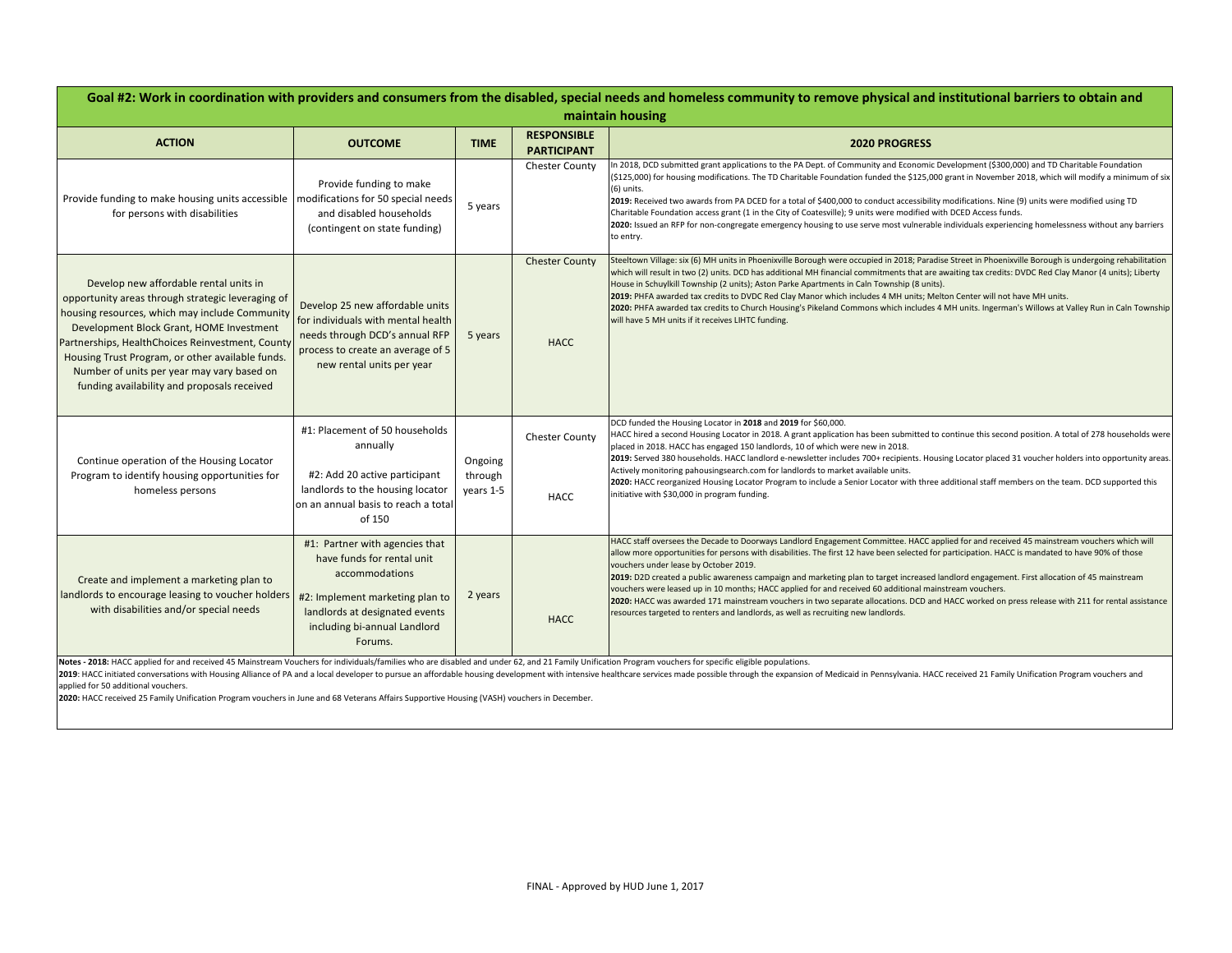| Goal #3: Expand transportation opportunities for residents with limited options                                                                                                                                                                                                                                                   |                                                                                                                                                                             |                                 |                                          |                                                                                                                                                                                                                                                                                                                                                                                                                                                                                                                                                                                                                                                                                                                                                                                                                                                                                                                                                                                                                                                                                                                               |  |  |
|-----------------------------------------------------------------------------------------------------------------------------------------------------------------------------------------------------------------------------------------------------------------------------------------------------------------------------------|-----------------------------------------------------------------------------------------------------------------------------------------------------------------------------|---------------------------------|------------------------------------------|-------------------------------------------------------------------------------------------------------------------------------------------------------------------------------------------------------------------------------------------------------------------------------------------------------------------------------------------------------------------------------------------------------------------------------------------------------------------------------------------------------------------------------------------------------------------------------------------------------------------------------------------------------------------------------------------------------------------------------------------------------------------------------------------------------------------------------------------------------------------------------------------------------------------------------------------------------------------------------------------------------------------------------------------------------------------------------------------------------------------------------|--|--|
| <b>ACTION</b>                                                                                                                                                                                                                                                                                                                     | <b>OUTCOME</b>                                                                                                                                                              | <b>TIME</b>                     | <b>RESPONSIBLE</b><br><b>PARTICIPANT</b> | <b>2020 PROGRESS</b>                                                                                                                                                                                                                                                                                                                                                                                                                                                                                                                                                                                                                                                                                                                                                                                                                                                                                                                                                                                                                                                                                                          |  |  |
| Coordinate paratransit services to residents with<br>limited mobility options that reside in Chester<br>County affordable housing developments so that<br>they have greater access to required services,<br>including medical appointments                                                                                        | Expand ridership and access to<br>transportation by establishing a<br>program that will accommodate<br>1,000 annual trips for residents of<br>affordable housing properties | 3-4 years                       | <b>Chester County</b><br>HACC            | HACC Supportive Services Director started asking residents to identify transportation needs and attends DCD's paratransit advisory committee<br>meetings.<br>2019: DCD is a joint participant in Rover Transportation Service Analysis for Chester County.<br>2020: Reviewed DVRPC "Gaps and Bridges" to improve economic and social opportunity in the region by improving access to essential services for<br>vulnerable populations. DCD continued participation in Chester County Transportation Analysis with a private consultant to assess strategic plan for<br>paratransit options, with recommendation of preparing RFI/RFP for 2021.                                                                                                                                                                                                                                                                                                                                                                                                                                                                               |  |  |
| Explore possibilities for providing transit options<br>for low income residents to connect with job<br>opportunities throughout Chester County and<br>other employment hubs through involvement in<br>the development and implementation of the<br><b>Chester County Planning Commission's</b><br>comprehensive plan, Landscapes3 | Coordinate efforts with Chester<br><b>County Planning Commission to</b><br>provide transportation access to<br>low-income persons and those<br>with disabilities            | Ongoing<br>through<br>years 1-5 | <b>Chester County</b><br><b>HACC</b>     | DCD has participated in Landscapes3 steering committee and public meetings, leading up to its adoption in November 2018. The new "Connect" goal in<br>Landscapes3 seeks to further transportation priorities.<br>The Chester County Commissioners sent SEPTA a letter requesting that regional rail service be extended from Thorndale into the City of Coatesville.<br>2019: SEPTA announced return of regional rail service to Coatesville. County Commissioners committed \$1 million of CRP funding to Coatesville train<br>station parking garage. Completed construction at Oxford Multi-Modal Transportation Center (includes \$1.078 million of CRP funds). Included Mobile<br>Workforce Navigator as part of One Stop Operator workforce development RFP guidelines to expand reach of services provided throughout the<br>county.<br>2020: The Chester County Workforce Development Board's Addressing Barriers Committee initiated discussion to focus on transportation issues. DCD<br>will participate with United Way of Chester County's effort to expand transportation along the 322 corridor to Honeybrook. |  |  |
| Notes:                                                                                                                                                                                                                                                                                                                            |                                                                                                                                                                             |                                 |                                          |                                                                                                                                                                                                                                                                                                                                                                                                                                                                                                                                                                                                                                                                                                                                                                                                                                                                                                                                                                                                                                                                                                                               |  |  |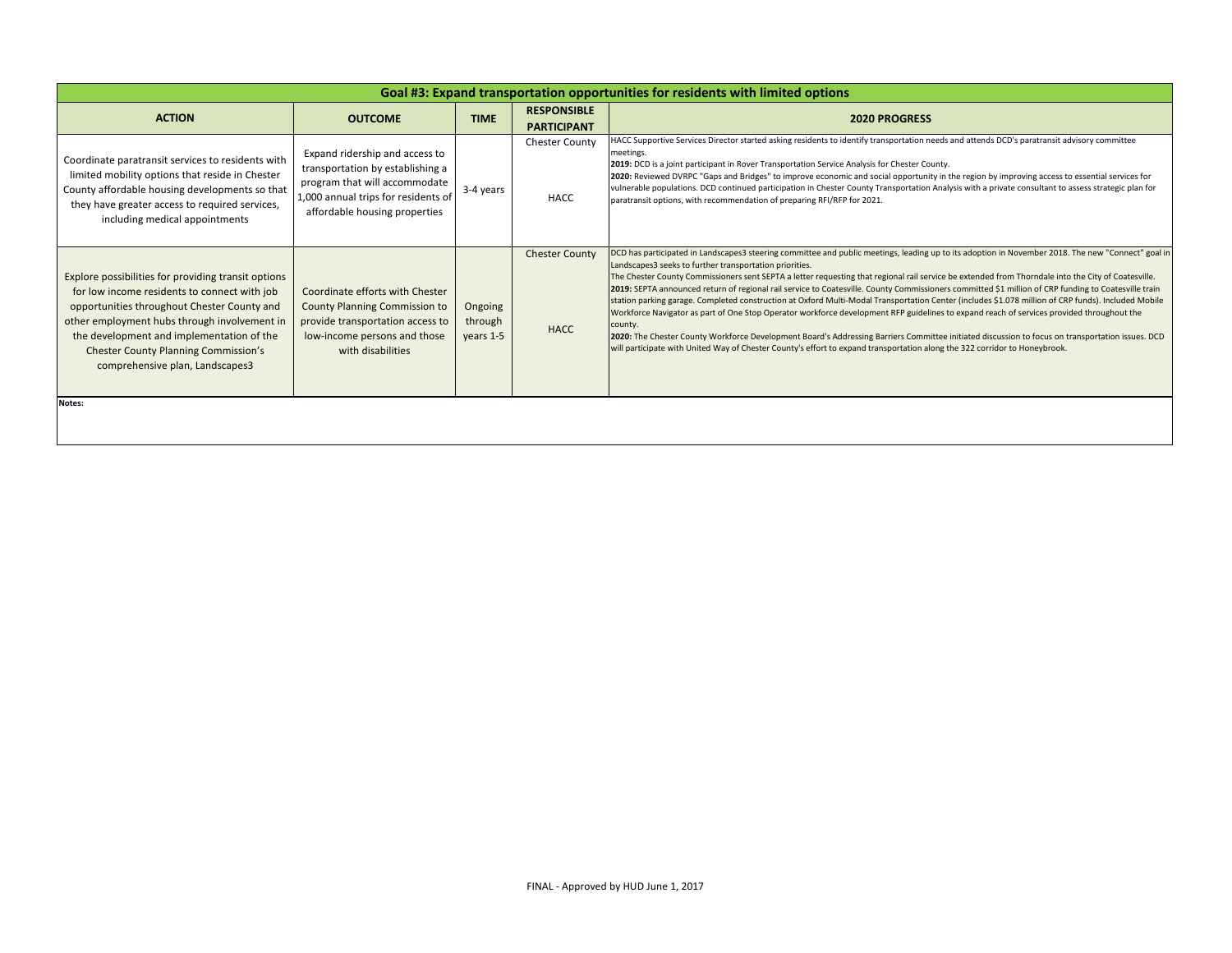| Goal #4: Provide more diverse housing opportunities and encourage mobility among low-income residents living in areas of poverty, particularly among those in Coatesville's racially and<br>ethnically concentrated area of poverty (R/ECAP)                  |                                                                                                                                                                                                                                                                         |             |                                          |                                                                                                                                                                                                                                                                                                                                                                                                                                                                                                                                                                                                                                                                                                                                                                                                                                                                                                                                               |  |  |  |
|---------------------------------------------------------------------------------------------------------------------------------------------------------------------------------------------------------------------------------------------------------------|-------------------------------------------------------------------------------------------------------------------------------------------------------------------------------------------------------------------------------------------------------------------------|-------------|------------------------------------------|-----------------------------------------------------------------------------------------------------------------------------------------------------------------------------------------------------------------------------------------------------------------------------------------------------------------------------------------------------------------------------------------------------------------------------------------------------------------------------------------------------------------------------------------------------------------------------------------------------------------------------------------------------------------------------------------------------------------------------------------------------------------------------------------------------------------------------------------------------------------------------------------------------------------------------------------------|--|--|--|
| <b>ACTION</b>                                                                                                                                                                                                                                                 | <b>OUTCOME</b>                                                                                                                                                                                                                                                          | <b>TIME</b> | <b>RESPONSIBLE</b><br><b>PARTICIPANT</b> | <b>2020 PROGRESS</b>                                                                                                                                                                                                                                                                                                                                                                                                                                                                                                                                                                                                                                                                                                                                                                                                                                                                                                                          |  |  |  |
| Implement Small Area Fair Market Rent (SAFMR)<br>Program to encourage mobility                                                                                                                                                                                | Implementation and compliance<br>with SAFMR Program                                                                                                                                                                                                                     | 1 year      | HACC                                     | HACC Board approved SAFMR four tiered payment structure on March 27, 2018 for implementation on April 1, 2018 (later updated to six zones).<br>2019: Payment standards have been revised based on FY 2020 SAFMRs, resulting in increased payment standards throughout Chester County. Future<br>partnership with Poverty & Race Research Action Council to increase mobility among HCV recipients in the County and region. HACC will monitor<br>opportunity for HUD Mobility Program that offers flexible housing assistance to complement rapid rehousing programs in the County.<br>2020: Continued SAFMR participation; HCV distribution data showed progress in areas of opportunity. Due to COVID pandemic, HACC increased<br>SAFMR payment standards with most zip codes at 110% of allowable rents and none lower than 100%. This change allowed voucher holders to remain<br>stably housed and avoid applying for rental assistance. |  |  |  |
| Educate new voucher holders during application<br>intake and orientation, current vouchers holders<br>during annual re-certifications, and rapid re-<br>housing recipients about homeownership<br>programs and housing options in higher<br>opportunity areas | #1: Develop educational protocol<br>to be used by Housing Specialists<br>when processing new voucher<br>holders<br>#2: Create an educational<br>brochure (to be distributed with<br>re-certification packages) on<br>homeownership and mobility<br>opportunity programs | 1 year      | <b>HACC</b>                              | New vouchers holders and current voucher holders wanting to move are informed about opportunity areas and SAFMR program. A brochure has been<br>developed for use during intake and recertification.<br>2019: HACC posted educational web based tenant training, "Becoming a Great Tenant in Chester County," to provide preparedness certification from<br>PA Link.<br>2020: CLOSED. HACC continues to provide and encourage tenant training with online course for voucher holders.                                                                                                                                                                                                                                                                                                                                                                                                                                                         |  |  |  |
| Conduct annual evaluation of housing choice<br>voucher locations to monitor mobility efforts                                                                                                                                                                  | Decrease vouchers in City of<br>Coatesville from 43.9% to 39% of<br>total under issuance and lease in<br>Chester County (rate is averaged<br>at 1% per year)                                                                                                            | 5 years     | <b>HACC</b>                              | HACC completes a monthly evaluation of mobility efforts to track movement of voucher holders.<br>2016: 43.9% of 1525 HCV units in Coatesville<br>2017: 43.3% of 1716 units<br>2018: 43.9% of 1715 units. Note: HACC released 18 project based vouchers to existing residents at the Brandywine Center in Coatesville.<br>2019: 43.4% of 1731 units<br>2020: 41.5% of 1843 units                                                                                                                                                                                                                                                                                                                                                                                                                                                                                                                                                               |  |  |  |
| Target two future allocations of project based<br>housing vouchers to developments either existing<br>in or proposed for geographical areas of higher<br>opportunity to increase mobility                                                                     | Provide minimum of two<br>allocations of project based<br>vouchers for a total commitment<br>of 35 units of affordable housing<br>(dependent upon availability of<br>federal funding)                                                                                   | 3 years     | <b>HACC</b>                              | Steel Town Village: 26 PBVs; Red Clay Manor: 31 PBVs, Aston Parke Apartments: 12 PBVs (pending). Additional allocation to Melton Center<br>development (8 PBVs).<br>2019: PHFA awarded tax credits to Red Clay Manor and Melton Center Apartments. HACC committed 8 PBVs to Hankin Senior Housing in Phoenixville;<br>13 PBVs to Domestic Violence Center of Chester County permanent housing; 12 PBVs at Pennrose Oxford Village; 11 PBVs at Pennrose Fairview Village;<br>6 PBVs at Church Housing Phoenixville Bungalows (pending award of tax credits from PHFA).<br>2020: HACC issued an RFP to issue PBVs in spring 2020. See Goal #1.1 for overview of allocation of PBVs.                                                                                                                                                                                                                                                             |  |  |  |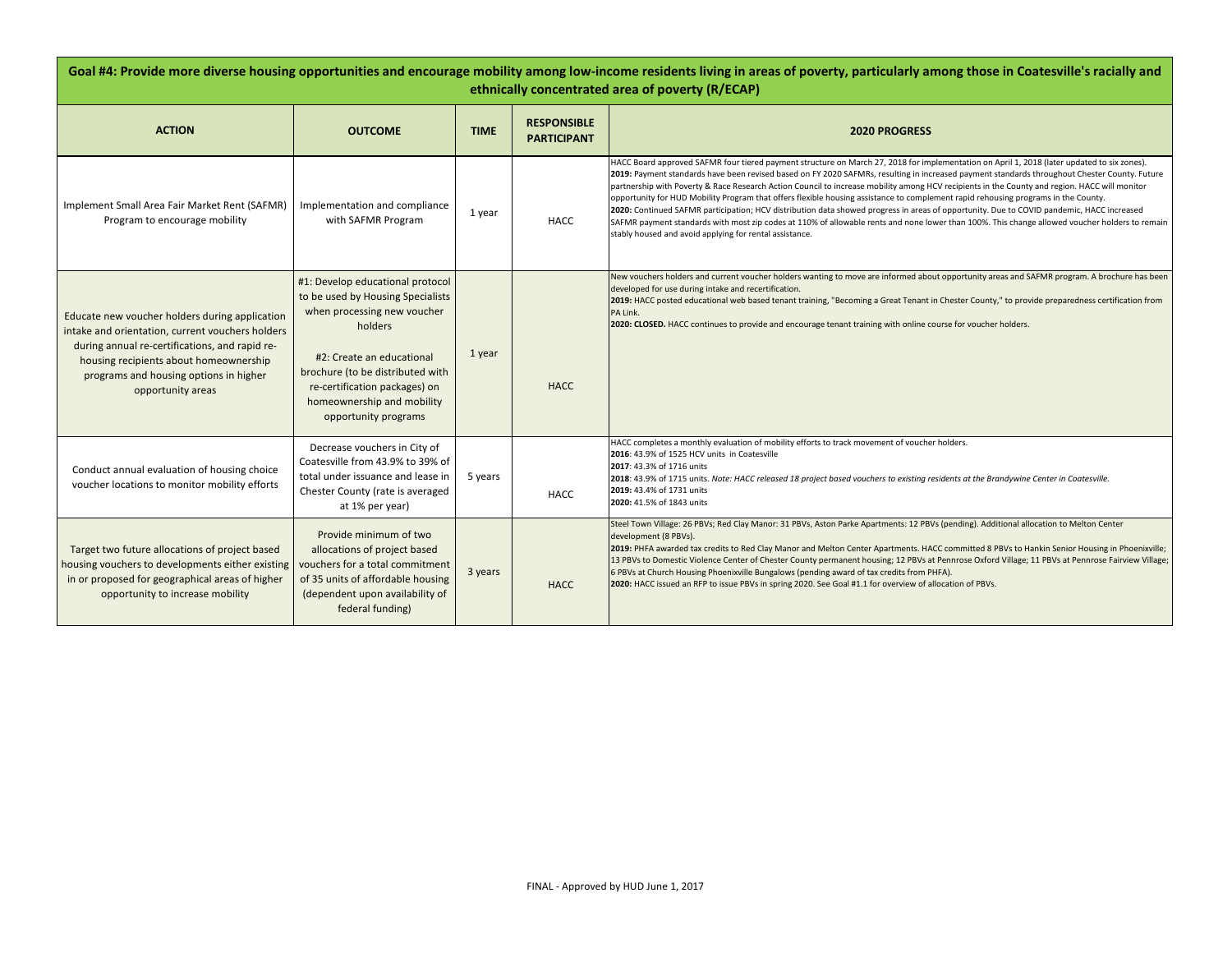| Submit an application to become a Moving to<br>Work (MTW) housing authority in order to have<br>maximum flexibility and creativity in creating<br>housing strategies to further fair housing<br>opportunities in Chester County | Develop Moving to Work Action<br>Plan submission to HUD                                                                               | 3 years   | HACC        | HUD published new MTW regulations; monitoring for future submission. The first notice for applications has been published, however HACC was not<br>eligible due to number of vouchers exceeding the limits.<br>2019: Decision was made that the HACC will not pursue becoming a MTW agency.<br><b>CLOSED</b>                                                                                                                                                                                                                                                                                                                                                                                     |
|---------------------------------------------------------------------------------------------------------------------------------------------------------------------------------------------------------------------------------|---------------------------------------------------------------------------------------------------------------------------------------|-----------|-------------|--------------------------------------------------------------------------------------------------------------------------------------------------------------------------------------------------------------------------------------------------------------------------------------------------------------------------------------------------------------------------------------------------------------------------------------------------------------------------------------------------------------------------------------------------------------------------------------------------------------------------------------------------------------------------------------------------|
| Research the geographic location preferences for<br>participants in the housing choice voucher<br>(Section 8) Program including new applicants who                                                                              | #1: Create a comprehensive<br>survey to assess housing needs<br>and preferences among housing<br>choice voucher holders               | 1 year    |             | HACC is working to develop survey and align with other areas for which it is seeking input. Once complete, survey will be administered to all current<br>voucher holders. HACC is also exploring the addition of relevant questions on questionnaires distributed to voucher holders who are actively looking to<br>relocate.<br>[2019: HACC implemented surveys for the Housing Locator and rapid rehousing, issued at intake, 3, 6, 9 and 12 months. Questions include income,<br>household size, goals, and housing preferences (at 12 months).<br>2020: HACC partnered with City of Chester Housing Authority on Brandywine Housing Partnership to apply for mobility demonstration project. |
| are searching for housing and those currently<br>living in subsidized units who wish to move                                                                                                                                    | #2: Implement survey, and collect<br>and analyze the results of the<br>responses to inform future<br>housing policies and programming | 2-3 years | <b>HACC</b> |                                                                                                                                                                                                                                                                                                                                                                                                                                                                                                                                                                                                                                                                                                  |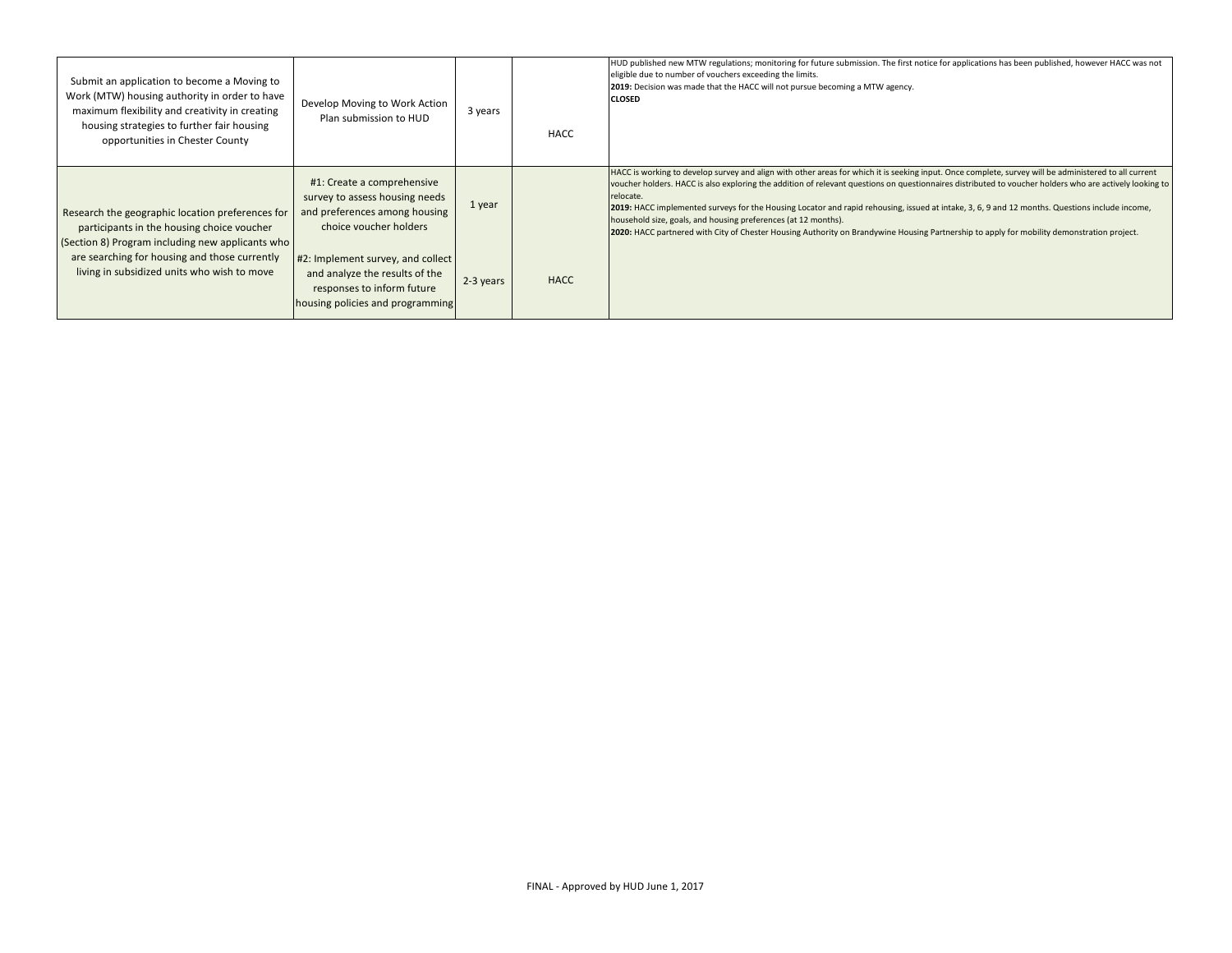| Goal #5: Enhance and expand opportunities in underserved communities                                                                                                                                                                      |                                                                                                                                                                                                                     |                                 |                                          |                                                                                                                                                                                                                                                                                                                                                                                                                                                                                                                                                                                                                                                                                                                                                                                                                                                                                                                                                                                                                                                                                                                                                                                                                                                                                                                  |  |  |
|-------------------------------------------------------------------------------------------------------------------------------------------------------------------------------------------------------------------------------------------|---------------------------------------------------------------------------------------------------------------------------------------------------------------------------------------------------------------------|---------------------------------|------------------------------------------|------------------------------------------------------------------------------------------------------------------------------------------------------------------------------------------------------------------------------------------------------------------------------------------------------------------------------------------------------------------------------------------------------------------------------------------------------------------------------------------------------------------------------------------------------------------------------------------------------------------------------------------------------------------------------------------------------------------------------------------------------------------------------------------------------------------------------------------------------------------------------------------------------------------------------------------------------------------------------------------------------------------------------------------------------------------------------------------------------------------------------------------------------------------------------------------------------------------------------------------------------------------------------------------------------------------|--|--|
| <b>ACTION</b>                                                                                                                                                                                                                             | <b>OUTCOME</b>                                                                                                                                                                                                      | <b>TIME</b>                     | <b>RESPONSIBLE</b><br><b>PARTICIPANT</b> | <b>2020 PROGRESS</b>                                                                                                                                                                                                                                                                                                                                                                                                                                                                                                                                                                                                                                                                                                                                                                                                                                                                                                                                                                                                                                                                                                                                                                                                                                                                                             |  |  |
| Continue efforts to attract private investments,<br>such as the Gateway project and new train station<br>in Coatesville, and in other urban areas in need of<br>revitalization to create healthier communities with<br>more opportunities | Achieve 5% growth in tax<br>assessments for the City of<br>Coatesville                                                                                                                                              | 5 years                         | <b>Chester County</b>                    | Tax Assessments: 2017 - \$254,679,890 (3,607 parcels); 2018 - \$253,075,813. (-.0063%); 2019 - \$252,527,533 (-.0085%); 2020: \$251,638,168 (-<br>.01194%<br>2018: Current efforts include construction of the Coatesville Gateway, new route 30 & 82 interchange, near completion of streetscaping on 3rd & 4th<br>Avenues. A Wells Fargo Regional Foundation implementation grant provided funding to hire a residential coordinator. A Neighborhood Assistance<br>Program grant from the state will allow for hiring a downtown manager. Coatesville is also the location of the only designated Opportunity Zone and<br>Neighborhood Revitalization Strategy Area in Chester County.<br>2019: Downtown manager position began in summer of 2019. Series of workshops promoted Coatesville Opportunity Zone; nth Solutions, H2O<br>Connected relocated into Coatesville and will add 10,000 square feet of redevelopment for an incubator and manufacturing facility. Currently have a<br>potential \$200+ million redevelopment for the 21-acre Flats area of the city.<br>2020: H2O Solutions broke ground on its new development in the Coatesville Opportunity Zone. City Council received proposals for strategic<br>redevelopment of the Flats parcel and is in the process of finalizing its decision. |  |  |
| Continue offering career training, GED and<br>financial stability programs to increase<br>employment capacity                                                                                                                             | #1: Increase number of visitors to<br>PA CareerLink - Chester County<br>3% annually<br>#2: Increase number of visitors<br>from the Coatesville zip code<br>(19320) to PA CareerLink - Chester<br>County 5% annually | Ongoing<br>through<br>years 1-5 | <b>Chester County</b>                    | CareerLink: PY 16-17: 19,472 visitors; PY 17-18: 18,467 visitors (-5.2%). PY 18-19: 16,170 visitors. PY 19-20 11,992 (Note: closed 3/15/2020 due to<br>COVID)<br>Mobile Workforce Navigator: PY 16-17: 76 persons served; PY 17-18: 184. PY 18-19: 155. PY 19-20: 148<br>CareerCorps: PY 16-17: 110 youth served; PY 17-18: 91. PY 18-19: 91. PY 19-20: 63<br>Re-entry Program (EDSI): PY 16-17: 44 persons; PY 17-18: 45. PY 19-20: Not operational; starting in PY 20-21.<br>Re-entry Program (LTM): PY 18-19: 24 persons. PY 19-20: 22<br>Coatesville visitors: PY 16-17: 6,523; PY 17-18: 6,339; PY 18-19: 5,109. PY 19-20: 3,813<br>Chester County OIC visitors - 2019: 2,467. 2020: 1,871.                                                                                                                                                                                                                                                                                                                                                                                                                                                                                                                                                                                                                 |  |  |

Notes: In 2018, the Chester County Workforce Development Board (WDB) funded a Re-Entry program for adjudicated individuals seeking employment. The WDB also funds CareerCorps for youth ages 16-24 to gain training, employmen Coatesville job and career fair was held in November 2018, attracting 192 job seekers and employers. Funded Chester County OIC to acquire an office in Coatesville.

2019: Coatesville job fairs - Feb. 27: 225 attendees; Nov. 13: 103 attendees. Applied for \$500,000 re-entry grant from PA Department of Labor and Industry. Awarded \$375,000 for pilot program to provide comprehensive servic (28 attendees). Chester County OIC awarded \$300,000 for renovation of Coatesville office. DCD staff served on the Chester County 2020 Complete Count Committee to prepare for the upcoming Census and reach out to underserved 2020: Continued outreach and participation in 2020 Complete Count Committee. Expanded reach of PA CareerLink Chester County through redesign of local mobile workforce navigation services. Launched in house DCD Street Outre areas of the county.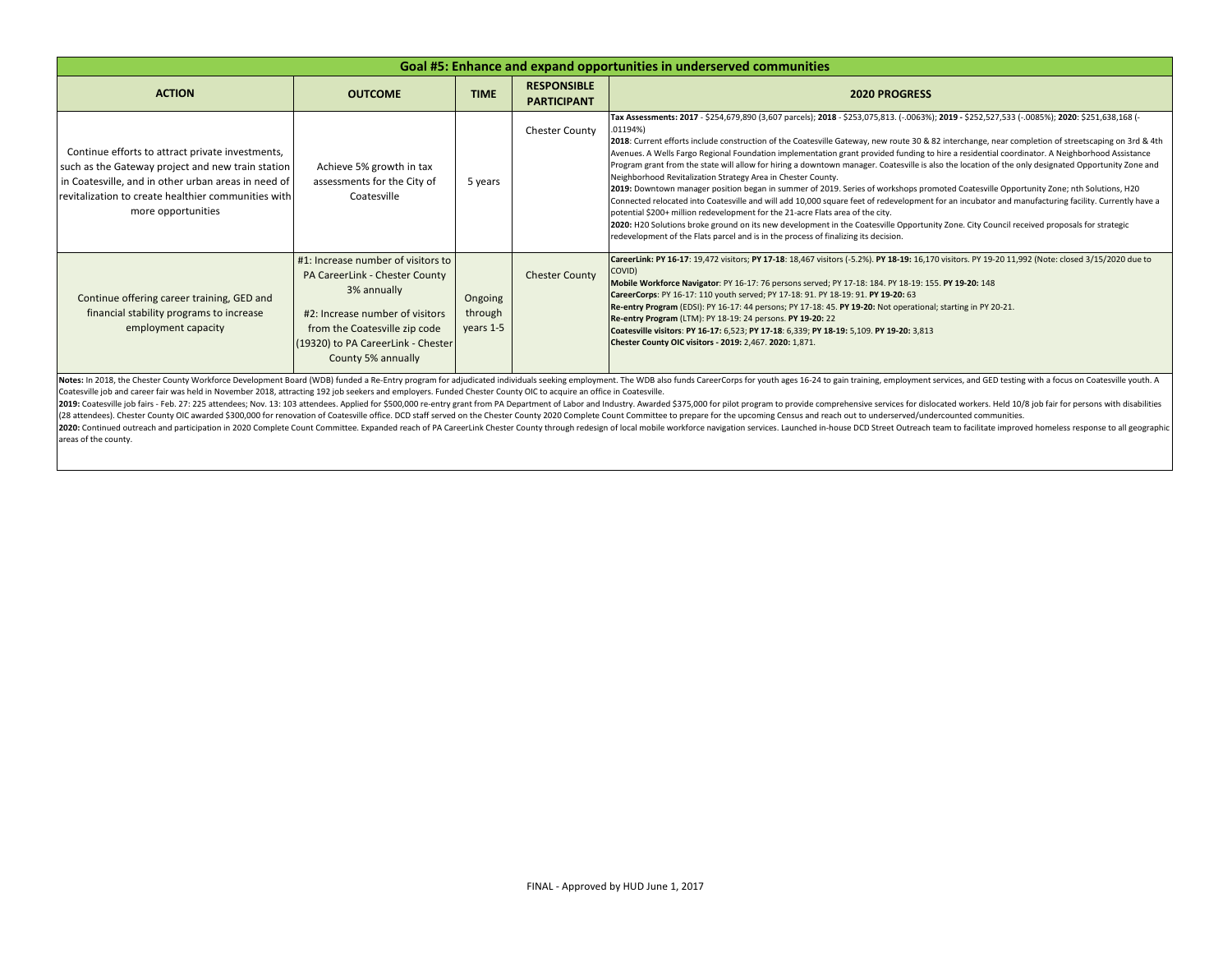## **Goal #6: Create awareness about the availability of housing, workforce development and community service resources in the county and how to obtain them**

| <b>ACTION</b>                                                                                                                    | <b>OUTCOME</b>                                                                                                                                                        | <b>TIME</b>          | <b>RESPONSIBLE</b><br><b>PARTICIPANT</b> | <b>2020 PROGRESS</b>                                                                                                                                                                                                                                                                                                                                                                                                                                                                                                                                                                                                                                                                                                                                                                                                                                                                                                                                                                            |
|----------------------------------------------------------------------------------------------------------------------------------|-----------------------------------------------------------------------------------------------------------------------------------------------------------------------|----------------------|------------------------------------------|-------------------------------------------------------------------------------------------------------------------------------------------------------------------------------------------------------------------------------------------------------------------------------------------------------------------------------------------------------------------------------------------------------------------------------------------------------------------------------------------------------------------------------------------------------------------------------------------------------------------------------------------------------------------------------------------------------------------------------------------------------------------------------------------------------------------------------------------------------------------------------------------------------------------------------------------------------------------------------------------------|
| Provide information about community events via   community services e-newsletters<br>web site and e-newsletter communications to | #1: Publish 50 housing and<br>annually                                                                                                                                | Ongoing              | Chester County                           | 2018: DCD published 132 e-newsletters; DCD attended 22 housing events, primarily related to the Decade to Doorways homeless initiative, and 95<br>community events overall.<br>2019: Published 123 e-newsletters; DCD attended 27 housing events and 116 events overall.<br>2020: Published 163 e-newsletters; DCD participated in 17 housing events and 63 events overall (the ability to engage was limited by COVID-19).                                                                                                                                                                                                                                                                                                                                                                                                                                                                                                                                                                     |
| citizens so that they can access housing, workforce<br>development, and community services within the<br>county                  | #2: Participate in 25 housing and<br>community services workshops<br>annually                                                                                         | through<br>vears 1-5 | <b>HACC</b>                              |                                                                                                                                                                                                                                                                                                                                                                                                                                                                                                                                                                                                                                                                                                                                                                                                                                                                                                                                                                                                 |
| Ensure that individuals with Limited English<br>Proficiency can access resources                                                 | Evaluate outreach efforts to LEP<br>individuals and provide<br>recommendations to improve<br>access                                                                   | 3 years              | <b>Chester County</b><br><b>HACC</b>     | DCD staff collects monthly LEP reports for evaluation language accessibility needs in accordance with its Language Access Plan. HACC is printing out<br>forms for LEP individuals; will include LEP consideration in its survey. The Fair Housing Rights Center conducted testing of the DCD Decade to Doorways<br>system, the results of which will be used to plan future trainings, including LEP. Translated Code Blue, 2020 Census, and 211/Coordinated Entry<br>materials into Spanish.<br>2019: Completed compliance and fair housing testing of Coordinated Entry System and emergency shelters. Held debriefing and training sessions on<br>1/22 and 2/27. Translated new 211 Extreme Weather Emergency Shelter, and 2020 Census materials into Spanish.<br>2020: Updated fair housing resources on DCD website with additional Spanish language materials. Received Fair Housing for Renters and Fair Housing<br>for Landlords manuals from Housing Equality Center for distribution. |
| Provide rental preparation educational program<br>materials to HACC waiting list prospects before<br>searching for housing       | #1: Prepare materials to be<br>distributed at voucher briefings<br>#2: Prepare a video training for<br>rental preparation and make it<br>accessible from HACC website | 2 years              | HACC                                     | HACC has implemented a two hour rental preparation presentation, the Housing Preparation and Payment Guide (HPPG), which includes a test and<br>certificate of completion. The HPPG program was presented 3 times in 2018, with frequency adjusted based on new enrollment levels.<br>2019: Posted web based training on HACC website for tenant preparedness.<br>2020: HACC began creating online orientation program for new voucher holders, which will also be available in Spanish. Note effort in 4.2 to provide<br>rental preparedness training.                                                                                                                                                                                                                                                                                                                                                                                                                                         |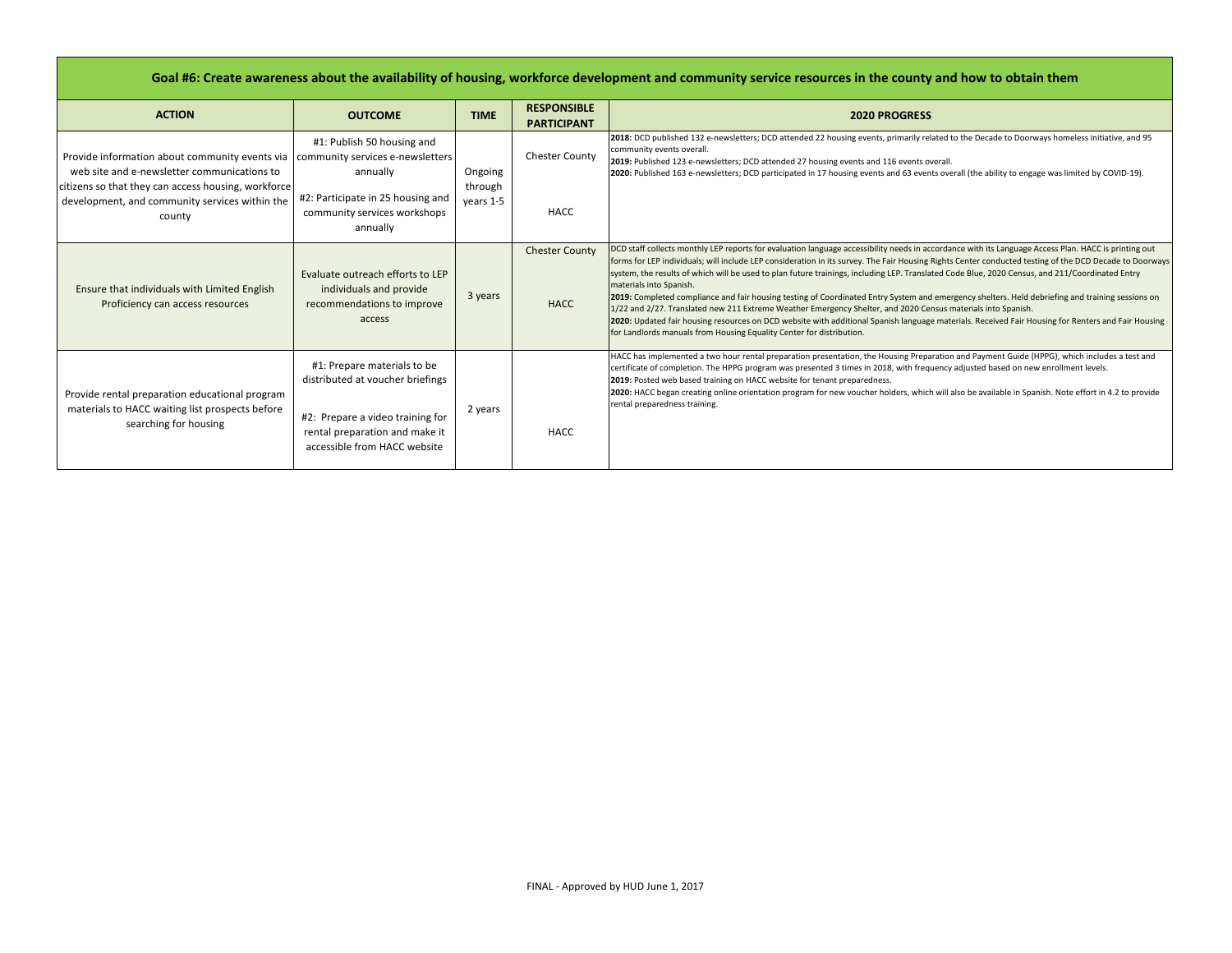| Goal #7: Expand efforts to increase understanding of fair housing rights, responsibilities and affordable housing resources               |                                                                                                                                                                                                      |                                 |                                          |                                                                                                                                                                                                                                                                                                                                                                                                                                                                                                                                                                                                                                                                                                                                                                                                                                                                                                                                                                                                                                                                                                                                                                  |  |  |
|-------------------------------------------------------------------------------------------------------------------------------------------|------------------------------------------------------------------------------------------------------------------------------------------------------------------------------------------------------|---------------------------------|------------------------------------------|------------------------------------------------------------------------------------------------------------------------------------------------------------------------------------------------------------------------------------------------------------------------------------------------------------------------------------------------------------------------------------------------------------------------------------------------------------------------------------------------------------------------------------------------------------------------------------------------------------------------------------------------------------------------------------------------------------------------------------------------------------------------------------------------------------------------------------------------------------------------------------------------------------------------------------------------------------------------------------------------------------------------------------------------------------------------------------------------------------------------------------------------------------------|--|--|
| <b>ACTION</b>                                                                                                                             | <b>OUTCOME</b>                                                                                                                                                                                       | <b>TIME</b>                     | <b>RESPONSIBLE</b><br><b>PARTICIPANT</b> | <b>2020 PROGRESS</b>                                                                                                                                                                                                                                                                                                                                                                                                                                                                                                                                                                                                                                                                                                                                                                                                                                                                                                                                                                                                                                                                                                                                             |  |  |
| Review fair housing programming on a quarterly<br>basis and target fair housing educational efforts to<br>remove barriers to fair housing | #1: Conduct 2 fair housing events<br>annually<br>#2: Publish 4 quarterly fair<br>housing e-newsletters annually<br>#3: Distribute fair housing<br>information at 15 public events<br>annually        | Ongoing<br>through<br>years 1-5 | <b>Chester County</b><br>HACC            | County Commissioners signed a fair housing resolution commemorating the 50th anniversary of the Fair Housing Act on Tuesday, April 10, 2018. On<br>April 19, 2018, sponsored a fair housing event at the Chester County Faith Leaders meeting. DCD & HACC sponsored a Chester County Fair Housing<br>Panel on Monday, April 23, 2018. Fair housing e-newsletters were sent on 1/15, 3/9, 3/27, 4/5, 4/13, and 11/2/2018. Fair housing information was<br>distributed at 13 housing events.<br>2019: Fair housing e-newsletters sent: 1/21, 4/3, 4/8, 4/22, 5/13, 6/19, and 8/17/2019. Hosted reasonable accommodation and service animals<br>training for housing providers on 5/13, and fair housing testing debrief/trainings on 1/22 and 2/27. Landlord forum on 9/18 featured presentation on<br>service animals, emotional assistance animals, tenant rights, and landlord accommodations.<br>2020: Fair housing e-newsletters sent: 2/3, 2/18, 2/27, 4/2, 4/9, 4/15, 4/24, 9/11. Fair housing trainings included local governments (1/29), shelters &<br>housing providers (2/25), navigating a successful rental experience (3/11), and landlords (12/1). |  |  |
| Provide access to FHIP and legal services for fair<br>housing or other legal matters related to housing                                   | Receive 150 referrals annually                                                                                                                                                                       | Ongoing<br>through<br>years 1-5 | <b>Chester County</b>                    | 2018: FHRC received 76 referrals.<br>2019: FHRC received 64 referrals. Issued a Request for Information to solicit fair housing services for 2020.<br>2020: HECP received 39 referrals for fair housing services.                                                                                                                                                                                                                                                                                                                                                                                                                                                                                                                                                                                                                                                                                                                                                                                                                                                                                                                                                |  |  |
| Include fair housing education for homebuyer<br>program participants                                                                      | Provide education to 35<br>individuals annually                                                                                                                                                      | Ongoing<br>through<br>years 1-5 | Chester County<br><b>HACC</b>            | The Housing Partnership of Chester County is a HUD approved counseling agency. There is a fair housing component during the eight hours of<br>education provided to first-time homebuyers. 2018: 39 participants; 30 of which were from racial/ethnic minority groups.<br>2019: 56 participants; 29 were racial/ethnic minorities.<br>2020: 63 participants; 39 were racial/ethnic minorities.                                                                                                                                                                                                                                                                                                                                                                                                                                                                                                                                                                                                                                                                                                                                                                   |  |  |
| Provide fair housing materials for all residents<br>living in publicly supported housing                                                  | #1: Include fair housing education<br>supplement as part of HACC<br>informational materials<br>#2: Ensure recipients of affordable<br>housing funding provide fair<br>housing materials to residents | Ongoing<br>through<br>years 1-5 | <b>Chester County</b><br><b>HACC</b>     | All participants in the first time homebuyer program receive fair housing education. Affordable rental properties must have a HUD approved<br>Affirmative Marketing Plan, display fair housing materials on site, and have fair housing language in their leases.<br>All HACC supplemental packages include fair housing information.<br><b>CLOSED</b>                                                                                                                                                                                                                                                                                                                                                                                                                                                                                                                                                                                                                                                                                                                                                                                                           |  |  |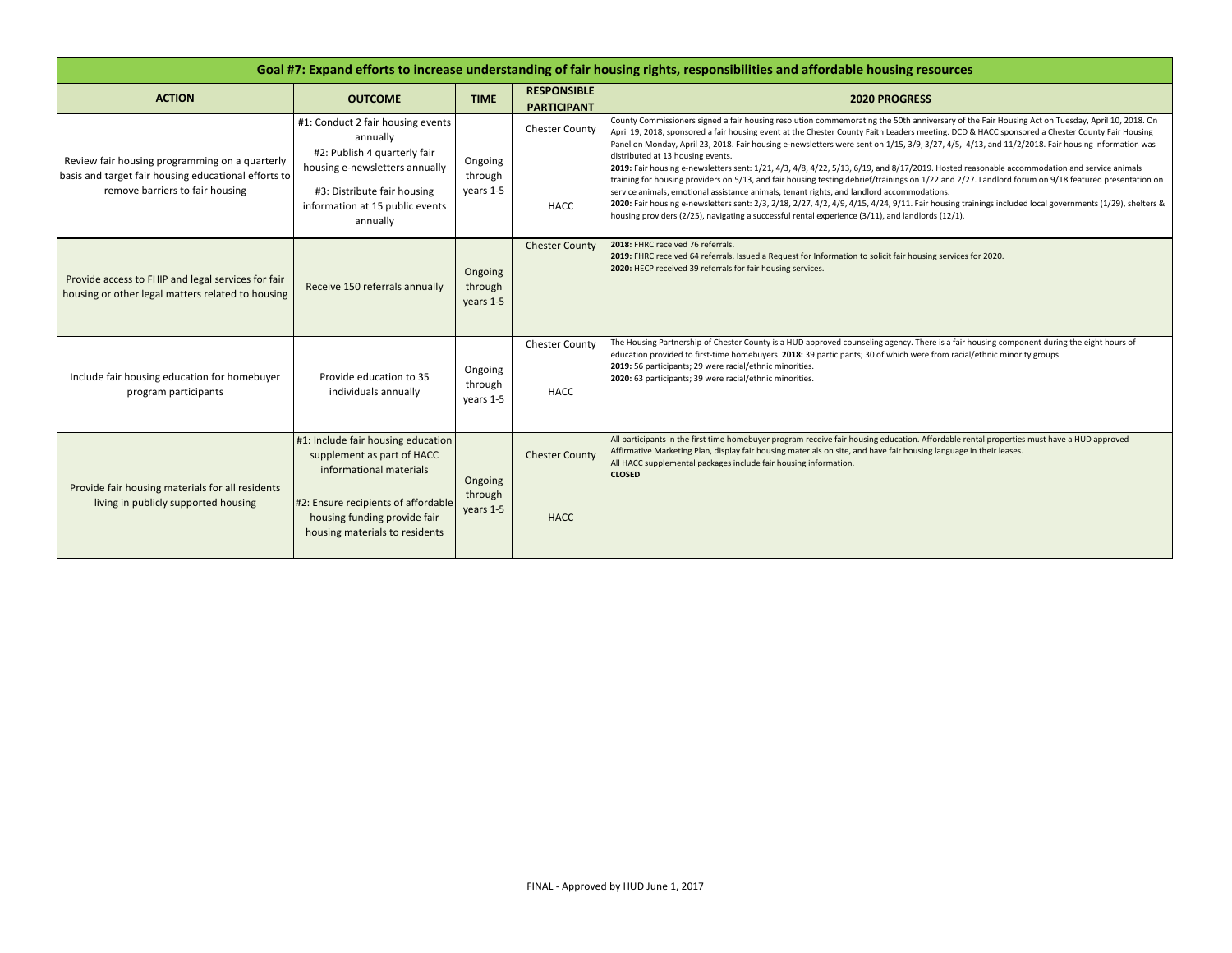| Host Landlord Forum and include fair housing and<br>source of income components for current and<br>prospective housing choice voucher landlords                                                                                                                                                                                        | Host 2 Landlord Forms annually                                                                                                                         | Ongoing<br>through<br>years 1-5 | <b>Chester County</b><br><b>HACC</b> | 2018 Landlord forums: 5/15/2018 (60 attendees) and 10/25/2018 (30 attendees)<br>2019: 5/8/2019 (60 attendees) and 9/18/2019 (34 attendees)<br>2020: Due to COVID, the Forums were cancelled. DCD hosted an online fair housing for landlords training on December 1, 2020 with 35 attendees;<br>HACC staff reviewed rental assistance resources for attendees.                                                                                                                                                                                                                                                                                                                                                                          |
|----------------------------------------------------------------------------------------------------------------------------------------------------------------------------------------------------------------------------------------------------------------------------------------------------------------------------------------|--------------------------------------------------------------------------------------------------------------------------------------------------------|---------------------------------|--------------------------------------|-----------------------------------------------------------------------------------------------------------------------------------------------------------------------------------------------------------------------------------------------------------------------------------------------------------------------------------------------------------------------------------------------------------------------------------------------------------------------------------------------------------------------------------------------------------------------------------------------------------------------------------------------------------------------------------------------------------------------------------------|
| Review municipal ordinances for applicants<br>seeking federal Community Development Block<br>Grant funding to ensure compliance with fair<br>housing laws, increasing fair housing compliance<br>among the 30 eligible municipalities with<br>designated low- to moderate-income areas (LMAs)<br>so that 15 (or 50%) are in compliance | Review municipal ordinances after<br>entitlement funding applications<br>are received and increase<br>compliance to 15 CDBG eligible<br>municipalities | 5 years                         | <b>Chester County</b>                | 2019: Preparation for spring 2020 entitlement release (2021-2022). Attended Western Chester County Chamber "Municipal 101" on 11/23 to provide<br>information to municipalities about CDBG funding and municipal zoning compliance. Initiated planning for January 2020 municipal fair housing<br>workshop.<br>2020: Approved Atglen and started reviewing New Garden; additional approved municipalities include Caln, Kennett Square, Phoenixville, Valley,<br>Coatesville, Easttown, and Oxford.                                                                                                                                                                                                                                     |
| Promote compliance with fair housing laws for<br>municipalities participating in the Chester County<br>Vision Partnership Program to provide technical<br>assistance for comprehensive plans, ordinances,<br>official maps, and special planning projects                                                                              | Municipal compliance with fair<br>housing laws for Vision<br>Partnership partners                                                                      | 5 years                         | <b>Chester County</b>                | Chester County Planning Commission will continue Vision Partnership Program to provide comprehensive planning assistance.<br>2019: Published planning e-tools addressing Accessory Dwelling Units, Affordable Housing Bonuses, Adaptive Reuse, Aging in Place, Housing Diversity,<br>Housing Rehabilitation, and Residential Conversions to guide housing options for Chester County municipalities.<br>2020: Worked with CCPC staff to host fair housing for municipalities workshop in January 2020. CCPC promoted planning e-tools during two November<br>2020 A+ housing forums.                                                                                                                                                    |
| Pursue the design of a model density bonus<br>system by the Chester County Planning<br>Commission to help municipalities meet Fair Share<br>requirements and provide incentives for<br>developers that agree to set aside affordable<br>housing units in newly constructed rental projects                                             | Creation of model ordinance by<br>the Chester County Planning<br>Commission                                                                            | 5 years                         | <b>Chester County</b>                | Landscapes3 will explore tools to create zoning for accessory apartments, bonuses for affordable housing, and the creation of a publicly owned land<br>inventory, as well as higher density zoning overlay, that could be used for developing affordable housing.<br>2018: set 2019 goal for generating an affordable housing zoning tool.<br>2019: Published Affordable Housing Bonuses planning tool that has background and technical information, as well as ordinance examples. Also<br>developed "Housing Opportunity Areas" mapping tool to identify where municipalities allow moderate density housing through zoning regulations.<br>2020: Planning eTools list references to a variety of existing model ordinance examples. |